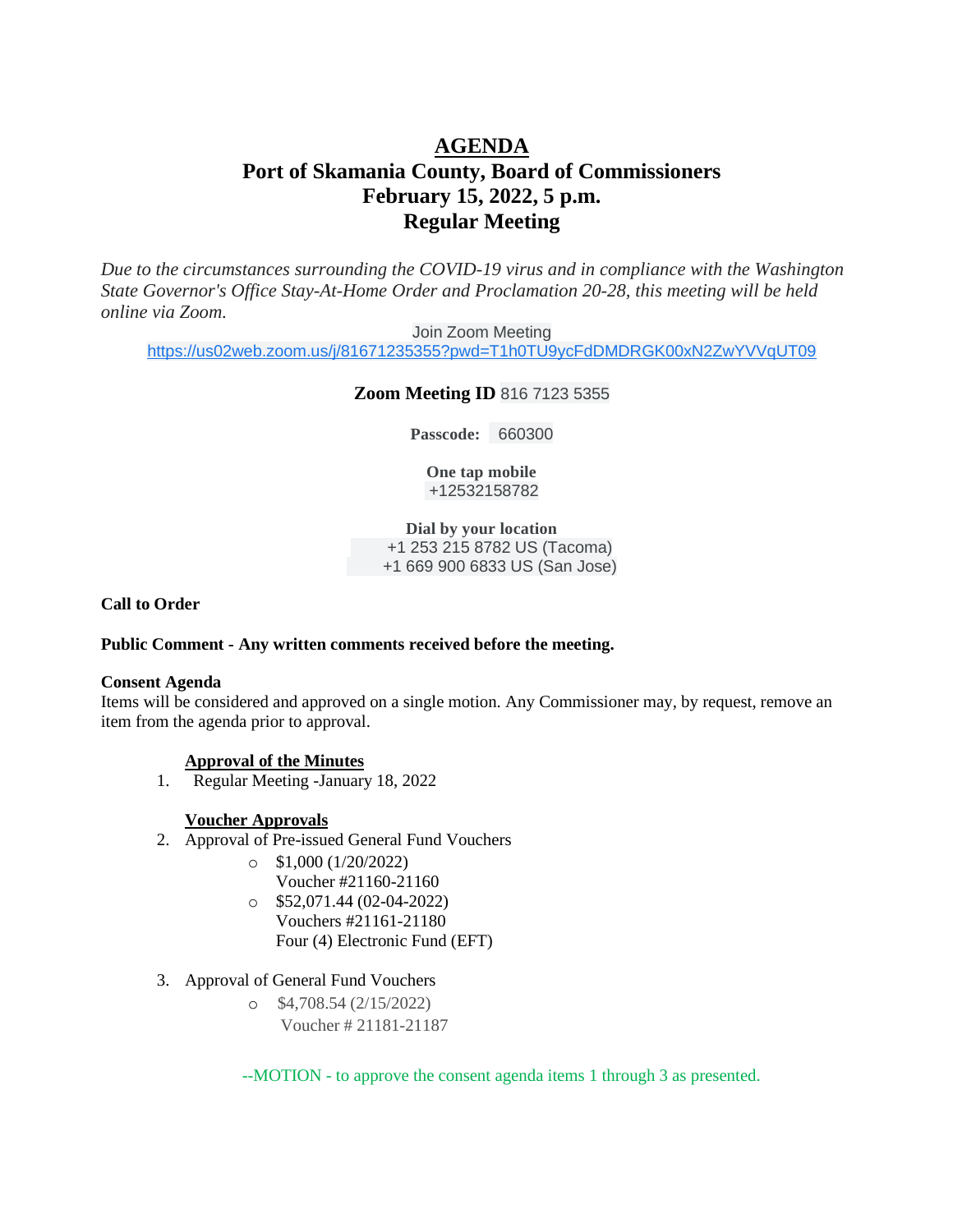## **Commissioner & Staff Reports**

- Commission Update
- Manager's Report
- Facilities Update
- Finance Manager's Report- January Financials
- Attorney's Report

# **New Business & Administrative Approvals**

# **Discussion / Action** - **Farmers Market 2021 Facility Use Waiver for Saturday Market June 11 through October 8, 2022**

-- MOTION-- to waive the Facility Use Fee to Sponsor the Stevenson Farmers Market for the 2022 Farmers Market Season.

# **Discussion / Action – Tichenor Suite 70 G Lease – Invictus Global Services Inc**

 -- MOTION-- to ratify the Invictus Global Services Inc. month to month lease effective March 1, 2022, for Suite 70 G in the Tichenor Building with the monthly lease rate of \$700.00 plus Washington State Leasehold Tax as presented. The Commission acknowledges the security deposit is less than the 1-year statutory deposit.

# **Discussion / Action – Teitzel Suite C8 Lease – Pacific Crest Trail Association (PCTA)**

-- MOTION-- to approve the Pacific Crest Trail Association month-to-month lease effective March 1, 2022, for Suite C-8 in the Teitzel Building with the monthly lease rate of \$264.25 plus Washington State Leasehold Tax as presented. The Commission acknowledges the security deposit is less than the 1-year statutory deposit.

# **Discussion / Action – Teitzel Suite C11 Lease – John Green-Shumway**

-- MOTION-- to approve the John Green - Shumway month-to-month lease effective February 1, 2022 for Suite C11 in the Teitzel Building with the monthly lease rate of \$264.25 plus Washington State Leasehold Tax as presented. The Commission acknowledges the security deposit is less than the 1-year statutory deposit.